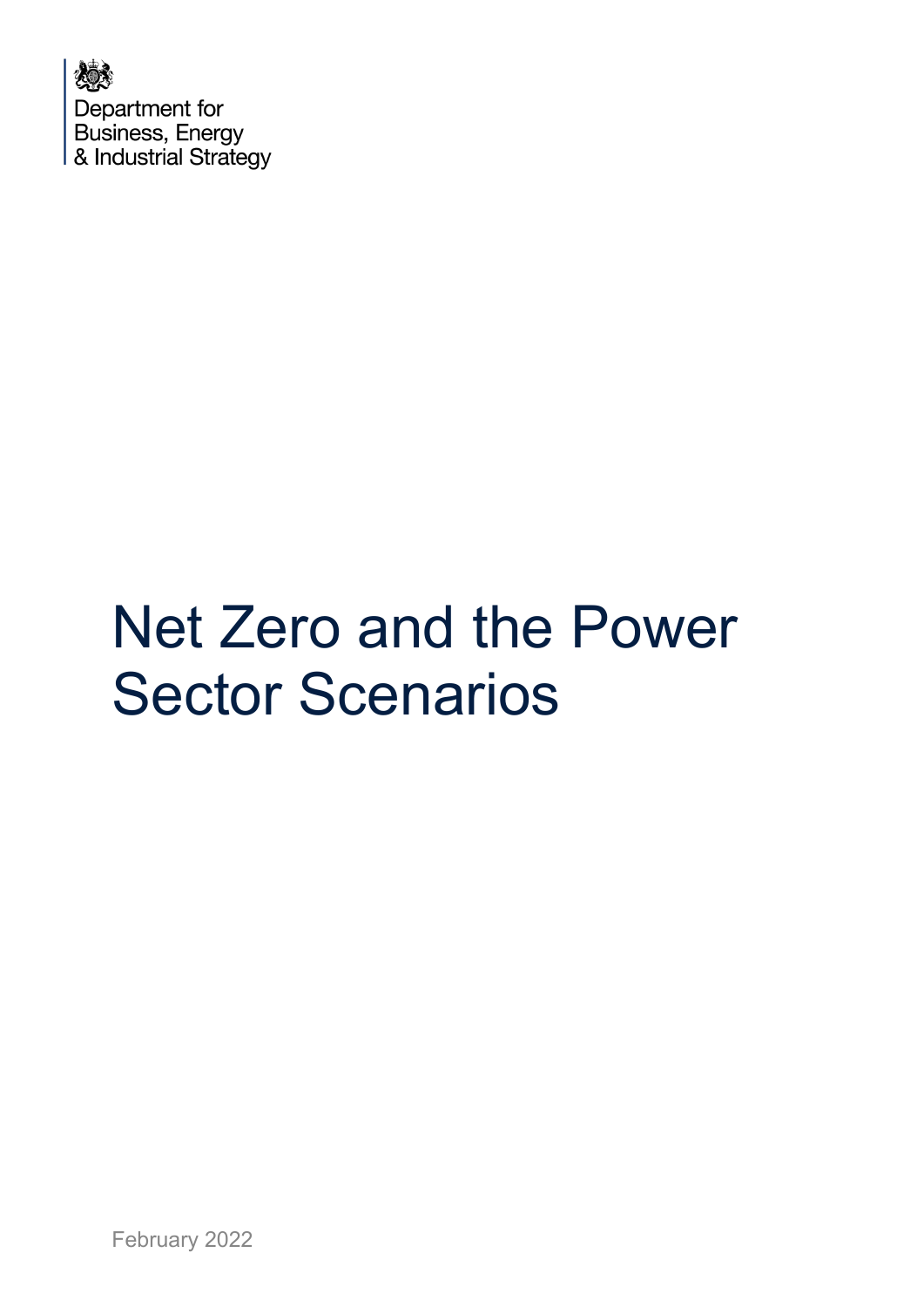

This publication is licensed under the terms of the Open Government Licence v3.0 except where otherwise stated. To view this licence, visit [nationalarchives.gov.uk/doc/open-government](http://nationalarchives.gov.uk/doc/open-government-licence/version/3/)[licence/version/3](http://nationalarchives.gov.uk/doc/open-government-licence/version/3/) or write to the Information Policy Team, The National Archives, Kew, London TW9 4DU, or email: [psi@nationalarchives.gsi.gov.uk.](mailto:psi@nationalarchives.gsi.gov.uk)

Where we have identified any third-party copyright information you will need to obtain permission from the copyright holders concerned.

Any enquiries regarding this publication should be sent to us at: [emissionsprojections@beis.gov.uk](mailto:emissionsprojections@beis.gov.uk) This publication is available for download at: [www.gov.uk/government/publications](http://www.gov.uk/government/publications)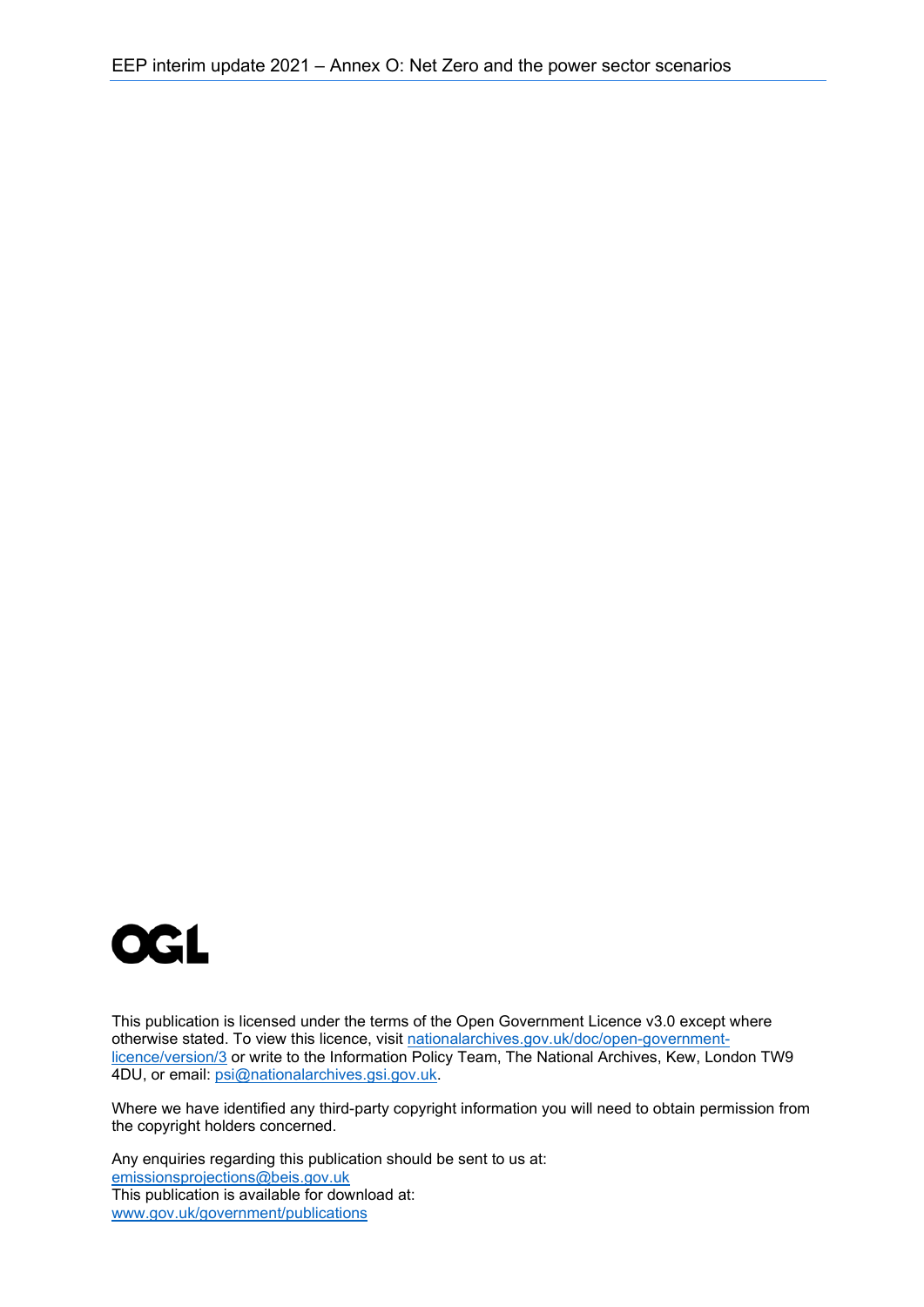## **Summary**

- Th[i](#page-2-0)s report accompanies the Energy and Emissions Projections interim update<sup>i</sup> and shows illustrative, net zero-consistent electricity demand and generation scenarios for Great Britain. The scenarios will be used as counterfactuals in power sector analysis to assess the impact of policies against a counterfactual consistent with reaching emissions targets.
- These are the power sector scenarios used in the Net Zero Strategy<sup>[ii](#page-2-1)</sup> and show technically feasible pathways for the power sector that are consistent with achieving the Nationally Determined Contribution (NDC) in 2030, the Carbon Budget 6 (CB6) in 2033-37, and net zero in 2050.
- The scenarios are indicative of what a future energy generation mix may look like rather than prescriptive forecasts. There remains much uncertainty, including for example about the pace of innovation in the market, demand levels, the technical feasibility of some technologies, and the investment decisions of electricity generators. While they should not be considered forecasts given this uncertainty, these scenarios do illustrate the mix of properties required for a NDC, CB6 and net zero consistent power system.
- Two sets of scenarios are presented here, one set that includes Hydrogenbased power generation from 2030 and one set without. This reflects the significant uncertainty around Hydrogen use in power, but also, it's potential within the sector
- The scenarios do not indicate a preferred outcome nor are they an expression of government policy.

## 1. Methodology

The net zero power sector scenarios reported here were generated by BEIS' model of the electricity supply sector, the Dynamic Dispatch Model (DDM)<sup>[iii](#page-2-2)</sup>, and were used to inform the Government's Net Zero Strategy. The scenarios are broadly consistent with the whole energy sector modelling for the Net Zero Strategy. Most underlying assumptions are the same as the Net Zero Strategy Baseline<sup>[iv](#page-2-3)</sup>, with changes made to make the scenarios net zero consistent.

Based on whole system modelling for the Net Zero Strategy, power sector emissions may need to drop 71 – 76% by 2030 (NDC), 80 – 85% by 2035 (CB6), and 95 – 98% by 2050 (Net Zero) relative to 2019 levels. This would result in total emissions of 1-3 MtCO2e by 2050. The scenarios have been constructed such that emissions are within these ranges for each of these years whilst ensuring that security of supply is met.

<span id="page-2-0"></span><sup>i</sup> Energy and emissions projections: Net Zero Strategy baseline (partial interim update December 2021) - [https://www.gov.uk/government/publications/energy-and-emissions-projections-net-zero-strategy](https://www.gov.uk/government/publications/energy-and-emissions-projections-net-zero-strategy-baseline-partial-interim-update-december-2021)[baseline-partial-interim-update-december-2021](https://www.gov.uk/government/publications/energy-and-emissions-projections-net-zero-strategy-baseline-partial-interim-update-december-2021)

<span id="page-2-1"></span>ii <https://www.gov.uk/government/publications/net-zero-strategy>

<span id="page-2-2"></span>iii Further info on the DDM: https://www.gov.uk/government/publications/dynamic-dispatch-model-ddm

<span id="page-2-3"></span>iv For details of assumptions in the Net Zero Strategy, see the technical annex of the Net Zero strategy.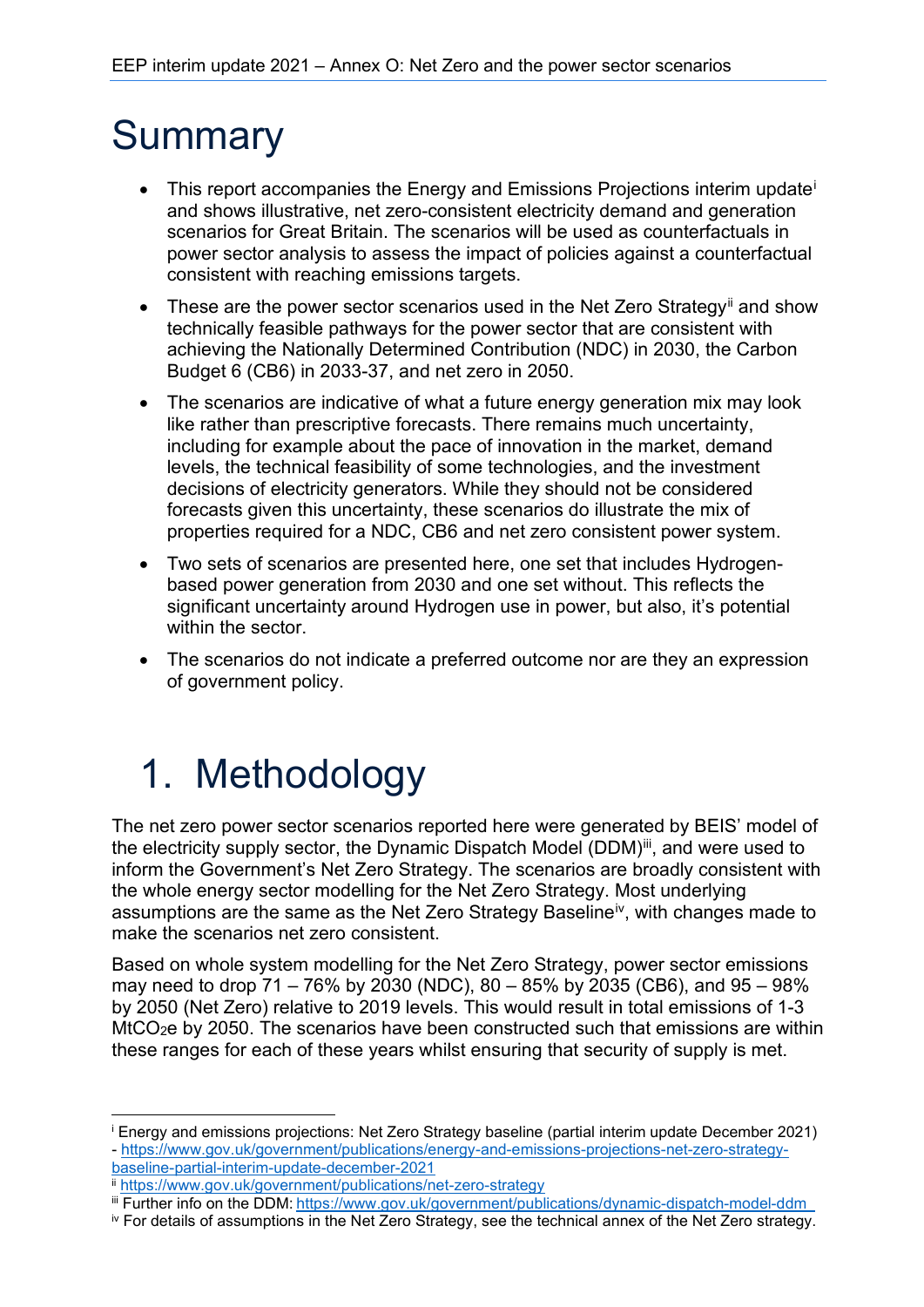For both sets of scenarios, two demand profiles (higher and lower) were generated using data from the UK TIMES (UKTM) model<sup>[v](#page-3-0)</sup> and other sectoral information (Table 1). This was done to illustrate the range of possible outcomes for  $GB<sup>vi</sup>$  $GB<sup>vi</sup>$  $GB<sup>vi</sup>$  demand; these are indicative and do not define the upper and lower bounds of what is possible.

|  | Scenario                     | 2050 electricity<br>demand (TWh) | <b>Narrative</b>                                                                                                                                                                                                              |
|--|------------------------------|----------------------------------|-------------------------------------------------------------------------------------------------------------------------------------------------------------------------------------------------------------------------------|
|  | Net Zero<br>Lower<br>demand  | 575                              | Based on the UKTM High Resource scenario for the NZ strategy. Road transport<br>mostly electrified with some Hydrogen HGVs and LGVs but demand less due to<br>less traffic on the road. Higher levels of Hydrogen for heating |
|  | Net Zero<br>Higher<br>demand | 765                              | Based on UKTM High electrification scenario for the NZ strategy. Road<br>transport nearly all electrified with higher overall traffic levels. Higher<br>electrification of heat in homes and businesses.                      |

*Table 1 – Power sector demand levels consistent with meeting net zero across the whole economy.*

As there are a range of technology mixes that could achieve the emissions reductions required while meeting the above parameters, the single-year version of the DDM<sup>[vii](#page-3-2)</sup> was used to model thousands of different technology deployment mixes for the electricity system in 2030, 2035 and 2050. More detail on this method and results from it can be seen in the Modelling 2050: Electricity System Analysis reportvilli published alongside the Energy White Paper[ix](#page-3-4).

Based on this modelling, the technology mixes reported in the scenarios here (Table 2) were chosen as they contain a balanced mix of low carbon and flexibility technologies (Nuclear, Gas with Carbon Capture, Utilisation and Storage (CCUS), Wind, Solar, Interconnectors and Batteries/Demand Side Response<sup>[x](#page-3-5)</sup>), and have total system costs within 10% of the minimum modelled. This was done for scenarios with and without Hydrogen. A defined amount of Biomass CCUS was also included to ensure consistency with scenarios for the Greenhouse Gas Removals Sector. The capacities used here are illustrative and are just some of many different possible pathways for the power sector.

In the modelling, it is assumed most low carbon capacity is supported in some way; renewables are deployed through the Contract for Difference (CfD) mechanism<sup>[xi](#page-3-6)</sup>, Nuclear is deployed through a Regulated Asset Base (RAB)<sup>[xii](#page-3-7)</sup> and Gas CCUS through

<span id="page-3-5"></span>

<span id="page-3-0"></span>v The UK TIMES Model (UKTM) is a least-cost, optimisation model covering all UK emissions (including land use) and the UK energy system over the period 2010 to 2060. For more information, see UCL, 'UK TIMES', https://www.ucl.ac.uk/energy-models/models/uk-times<br>vi Note that UKTM models at a UK level whilst the DDM models at GB level. Demand outputs from

<span id="page-3-1"></span>UKTM were adjusted to be for GB only before being used in the DDM. All power sector results presented here are at GB level

<span id="page-3-2"></span>vii Using a running mode whereby the DDM can explore a large number of capacity mixes in the year 2050

<span id="page-3-4"></span><span id="page-3-3"></span>will https://www.gov.uk/government/publications/modelling-2050-electricity-system-analysis<br>ix https://www.gov.uk/government/publications/energy-white-paper-powering-our-net-zero-future<br>x Other technologies that can produce We have focused on those technologies that are currently cost competitive and have significant growth potential in the UK. This does not mean other technologies will not be needed but that these are the primary technologies that are anticipated to make up the bulk of future GB electricity generation to 2050 xi The Contracts for Difference (CfD) scheme is the a government scheme for supporting low-carbon electricity generation - [https://www.gov.uk/government/publications/contracts-for-difference/contract-for](https://www.gov.uk/government/publications/contracts-for-difference/contract-for-difference)difference<br>xii A RAB model is used to incentivise private investment into public projects by providing a regulated

<span id="page-3-7"></span><span id="page-3-6"></span>return on investment for developers - [https://www.gov.uk/government/consultations/regulated-asset](https://www.gov.uk/government/consultations/regulated-asset-base-rab-model-for-nuclear)[base-rab-model-for-Nuclear.](https://www.gov.uk/government/consultations/regulated-asset-base-rab-model-for-nuclear) Within the modelling RAB is modelled in the same way as CfD but with hurdle rates for technologies adjusted.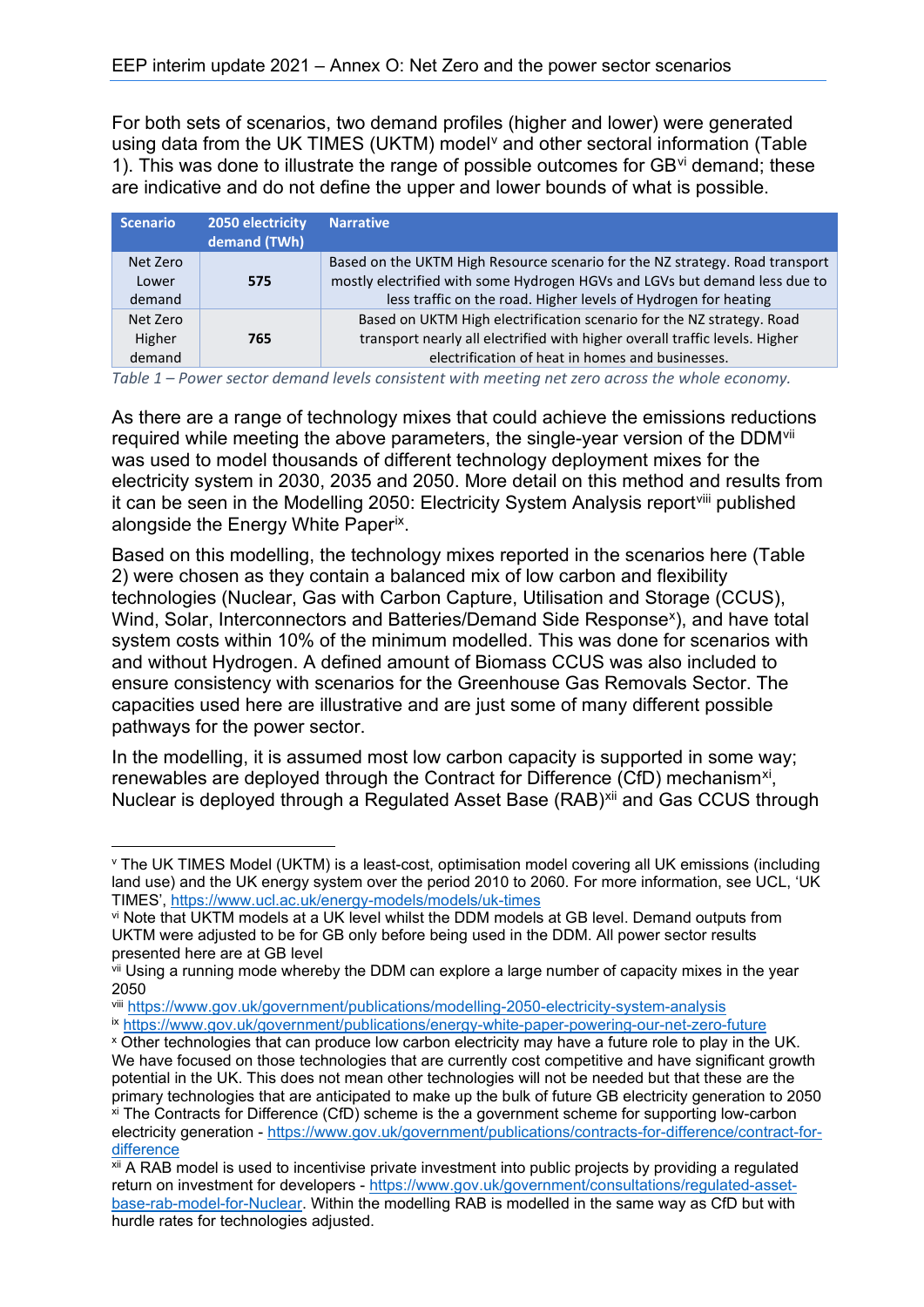a Dispatchable Power Agreement (DPA) type mechanism<sup>[xiii](#page-4-0)</sup>. This does not indicate that these are BEIS' preferred method to deploy these technologies, more that this is a way to reflect that many technologies currently may require some support to deploy.

| <b>Scenario</b>                            | <b>Nuclear</b> | <b>Gas CCUS</b> | <b>Solar</b> | <b>Onshore</b><br><b>Wind</b> | <b>Offshore</b><br><b>Wind</b> | Hydrogen <sup>+</sup> |
|--------------------------------------------|----------------|-----------------|--------------|-------------------------------|--------------------------------|-----------------------|
| Net Zero Lower Demand<br>with Hydrogen     | 11             | 11              | 58           | 24                            | 73                             | 20                    |
| Net Zero Higher Demand<br>with Hydrogen    | 22             | 19              | 81           | 43                            | 92                             | 25                    |
| Net Zero Lower Demand<br>without Hydrogen  | 11             | 13              | 60           | 30                            | 80                             | 0                     |
| Net Zero Higher Demand<br>without Hydrogen | 24             | 21              | 90           | 50                            | 100                            | 0                     |

*Table 2 – 2050 Capacities in GW used in the scenarios. † Hydrogen usage was limited by assumed fuel availability (up to 60 TWh fuel in 2050), with capacity aligned to this.* 

For the Hydrogen scenarios, the Hydrogen price was adjusted so that Hydrogen power plants were lower in the merit order than unabated Gas by the early 2030s with all Hydrogen plants assumed to be CCGTs. Interconnectors, Batteries, and some Onshore Wind and Solar are assumed to deploy through the market on a merchant basis. All other technologies (except existing and planned plants) are built by the model's investment algorithm<sup>xiv</sup>.

Deployment profiles for each technology are illustrative pathways of how the power sector could contribute to meeting emissions targets. The transition to net zero will involve considerable technological innovation and investment; how the market responds to these changes and challenges will play a considerable part in determining future capacity mixes. Scenarios are likely to change over time as knowledge and understanding of this transition evolves. Uncertainties over the timing and characteristics of long-term storage and energy from waste with CCUS meant that these were not included in these scenarios – although both may have a role to play in the power sector in future. Long-term storage will likely play a similar role to Hydrogen in the system and Hydrogen may have to be stored before being used in power plants so Hydrogen modelling can be assumed to be a proxy for long-term storage.

Understanding of the role of power in the wider system, what the sector will look like, and the level of demand it will need to meet, will evolve over time. There is significant interconnectedness between the power and other sectors; for instance, the extent to which Hydrogen is used for heat vs electrification, the ability to reduce overall electricity demand (e.g. through energy efficiency), and the availability and cost of Greenhouse Gas (GHG) removal technologies, such as bioenergy with carbon capture and storage (BECCS) and direct air carbon capture and storage (DACCS).

xiii

<span id="page-4-0"></span>[https://assets.publishing.service.gov.uk/government/uploads/system/uploads/attachment\\_data/file/984402/dp](https://assets.publishing.service.gov.uk/government/uploads/system/uploads/attachment_data/file/984402/dpa-update-may-2021.pdf)<br>a-update-may-2021.pdf

<span id="page-4-1"></span>xiv Unabated technologies are mostly deployed through the capacity market in the model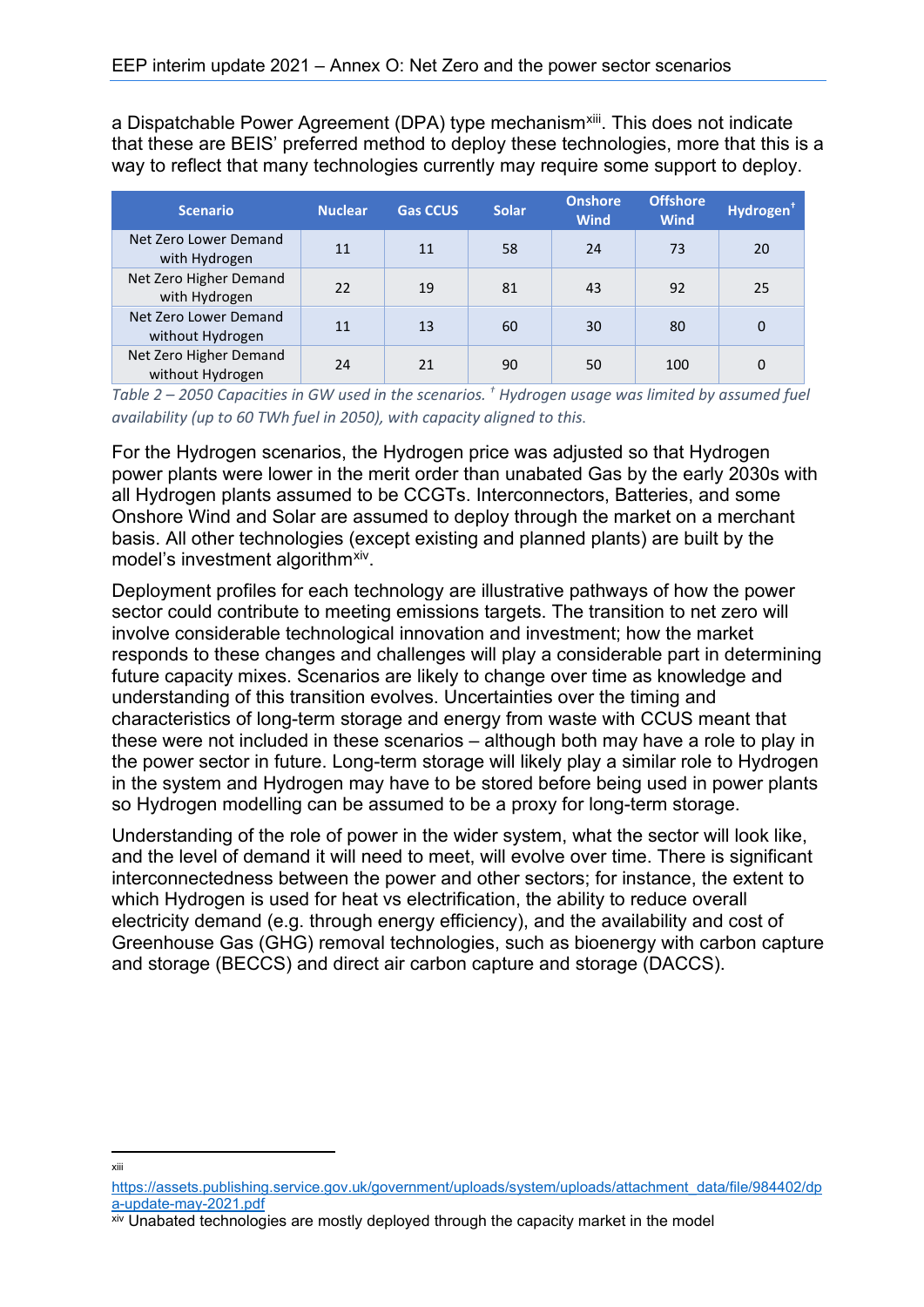## 2. Summary of Projections

There are significant differences between these scenarios and the Net Zero Strategy Baseline (Baseline hereafter)<sup>[xv](#page-5-0)</sup>; the Net Zero Higher and Net Zero Lower demand scenarios have emissions at around 3 MtCO $2e$  by 2050 compared to 12 MtCO $2e$  in the Baseline despite demand being 50-100% higher. This is a result of the much higher levels of low carbon and renewable generation in these scenarios.

Figures 1 to 4 show the annual electricity generation by each technology out to 2050 for both sets of Net Zero Scenarios. The scenarios show that:

- Substantial **additional deployment** of most technologies compared to the Baseline is required to meet additional demand and ensure low emissions. This includes 7-21 GW more Nuclear (beyond Hinkley Point C), 36-65 GW more Offshore Wind, 12-38 GW more Onshore Wind and 11-21 GW Gas CCUS in 2050. Solar capacity in the Net Zero Scenarios is similar or less than in the baseline due to higher levels of merchant build in the baseline. In the Net Zero Scenarios the average capture prices<sup>[xvi](#page-5-1)</sup> are lower than in the baseline due to increased low carbon deployment, meaning it is more challenging for large scale Solar to deploy on a merchant basis and it therefore may need some support to deploy.
- **Hydrogen** is utilised in the Net Zero Scenarios with Hydrogen assumed to be 20-25 GW by 2050 and generating 25-30 TWh of electricity. Hydrogen tends to act as a peaking technology in the scenarios reducing the Unabated Gas generation in 2050 and thus lower emissions. Having Hydrogen on the system also means less other low carbon technologies are needed as Hydrogen generation replaces these without increasing emissions. In these illustrative scenarios, there is 0-1.6 GW less Nuclear, 2 GW less Gas CCS, 8 GW less Offshore Wind, 5-7 GW less Onshore Wind and 5-9 GW less Solar in 2050 in the Net Zero Scenarios with Hydrogen compared to without Hydrogen.
- Over time, **low carbon generation** increases. In all four scenarios, from 2035 onwards low carbon generation makes up more than 99% of domestic generation. In 2030, low carbon generation is 90-93% of domestic generation compared with 86% in the Baseline.
- Generation from **renewables** rises significantly. By 2050, total renewable generation reaches 480 TWh and 580 TWh in Net Zero Scenarios without Hydrogen and 450 TWh and 570 TWh in the Net Zero Scenarios with Hydrogen - around double the 290 TWh in the Baseline in all scenarios. From 2030 onwards renewable generation makes up around 70-80% of domestic generation in all four scenarios.

<span id="page-5-0"></span>xv The Net Zero Strategy baseline is the "baseline" projections against which the indicative "delivery pathways" outlined in the Net Zero strategy were assessed. The baseline projections are projections of what we would expect to happen in the absence of the additional measures set out in the Net Zero **Strategy** 

<span id="page-5-1"></span>xvi "Capture price" refers to the price an asset or technology achieves in the market – for example, because Offshore Wind generation is correlated across the country it can create periods of additional supply in the wholesale market. This depresses prices at that point and means average capture prices through the year may be below the average wholesale price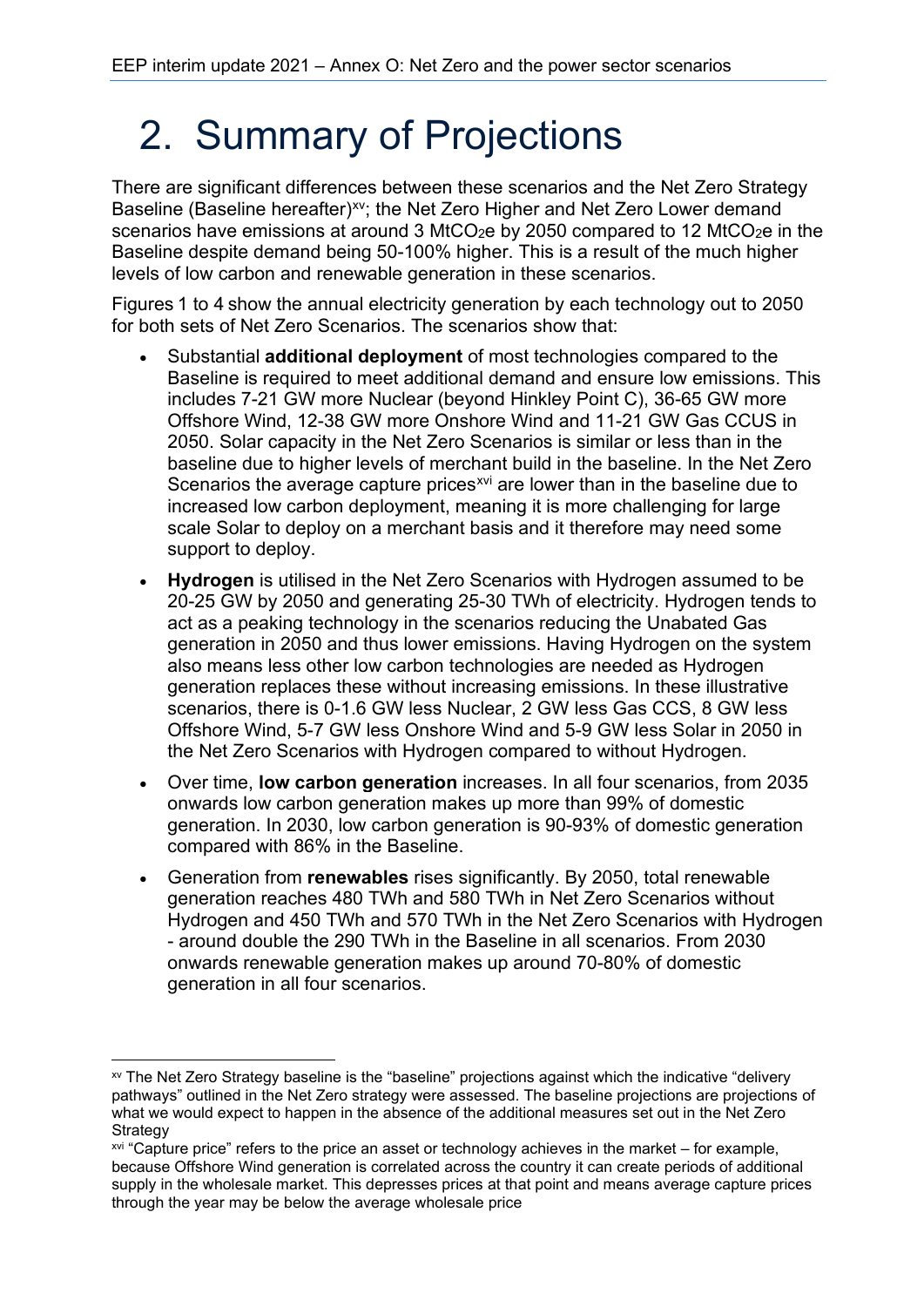- **Unabated Natural Gas** generation falls throughout the modelled period. Natural Gas generates less than 1% of total generation by 2050 with fleet average unabated Gas load factors below 1% in all scenarios from 2035. Gas capacity increases from 35 GW in 2020 to 70-100 GW in 2050 in the Net Zero Scenarios without Hydrogen. Unabated Gas capacity is lower in the Hydrogen Net Zero Scenarios at 50-90 GW in 2050 as there is 20-25 GW of Hydrogen on the system. Increases in Gas capacity ensure that the system can still meet security of supply constraints. This suggests that 'peaking capacity' in some form (whether gas or hydrogen fuelled) will likely be needed to provide infrequent short-term dispatchable generation to ensure reliable supply in peak demand periods.
- **Nuclear** generation increases from 2020 to 2050 in these scenarios. By 2050, Nuclear generation reaches 85 TWh in both Net Zero lower demand scenarios and 175-190 TWh in the Net Zero higher demand scenarios; a 50-150 TWh increase on the Baseline.
- From 2030 onwards, in all scenarios GB becomes a **net exporter to Europe** rather than a net importer. Net exports range from 40 to 70 TWh in 2050. This is because the high level of renewables on the system allows GB to export cheaper energy to Europe more regularly.
- **Gas CCUS** generation increases significantly compared to the Baseline, reaching between 40 and 70 TWh by 2050. It is assumed that CCUS' load factors will fall over time as the deployment of other low carbon capacity reduces the need for gas-based generation. However, analysis shows that its role in responding to periods of lower Solar/wind output is crucial to meet security of supply.
- **Short term Battery** use increases in all scenarios, rising from 1 GW in 2020 to 17-20 GW in 2050.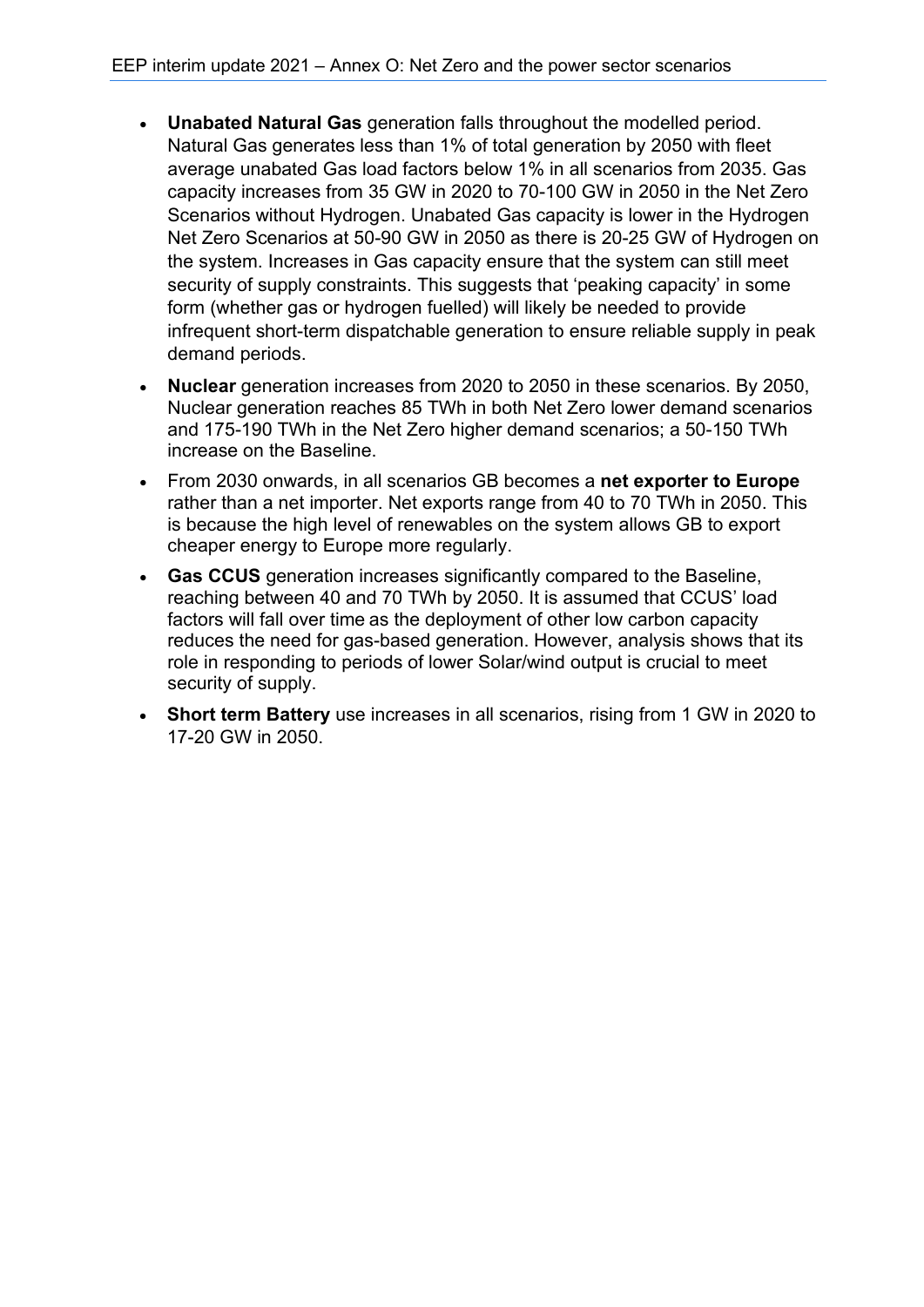





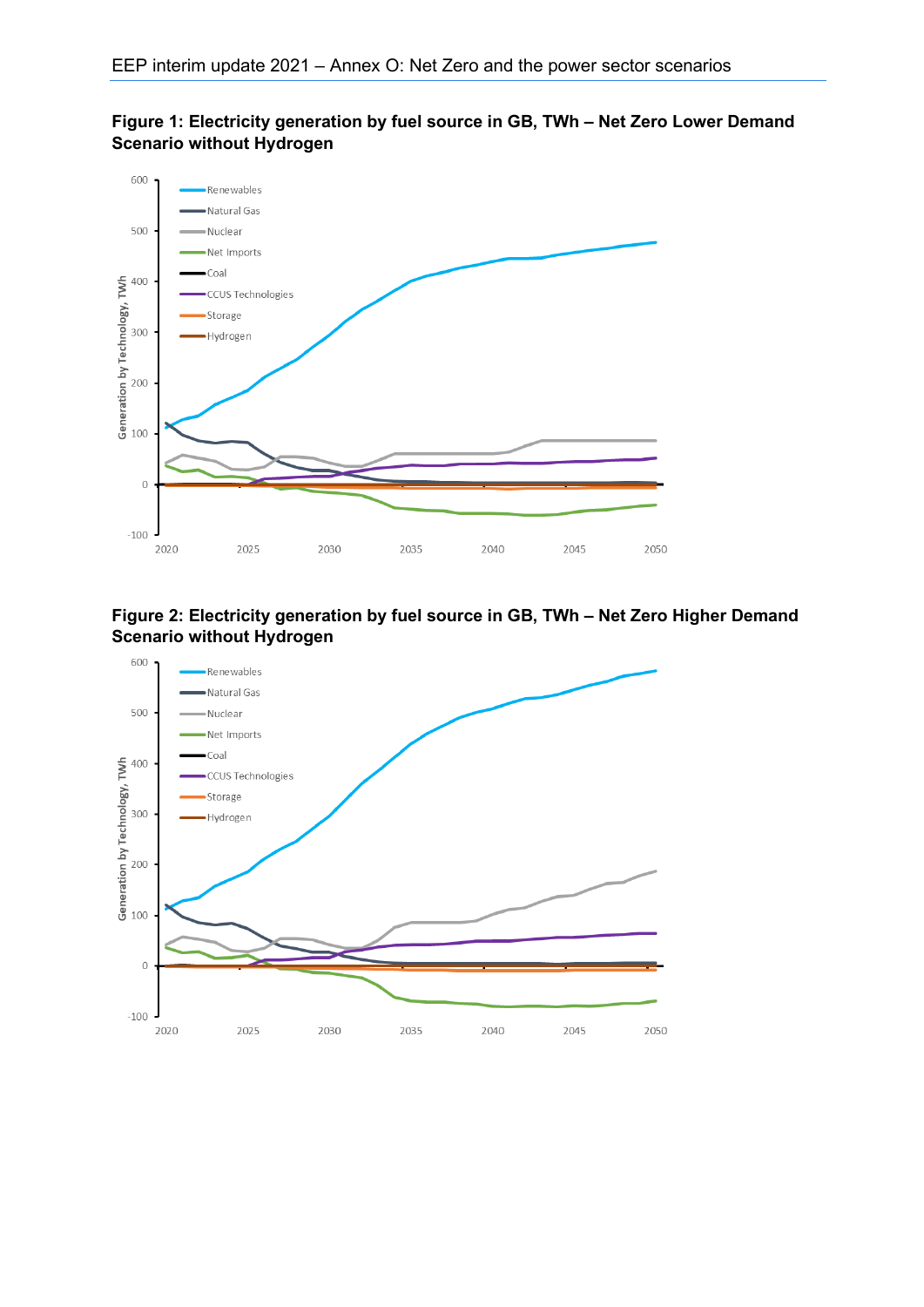



**Figure 4: Electricity generation by fuel source in GB, TWh – Net Zero Higher Demand Scenario with Hydrogen**